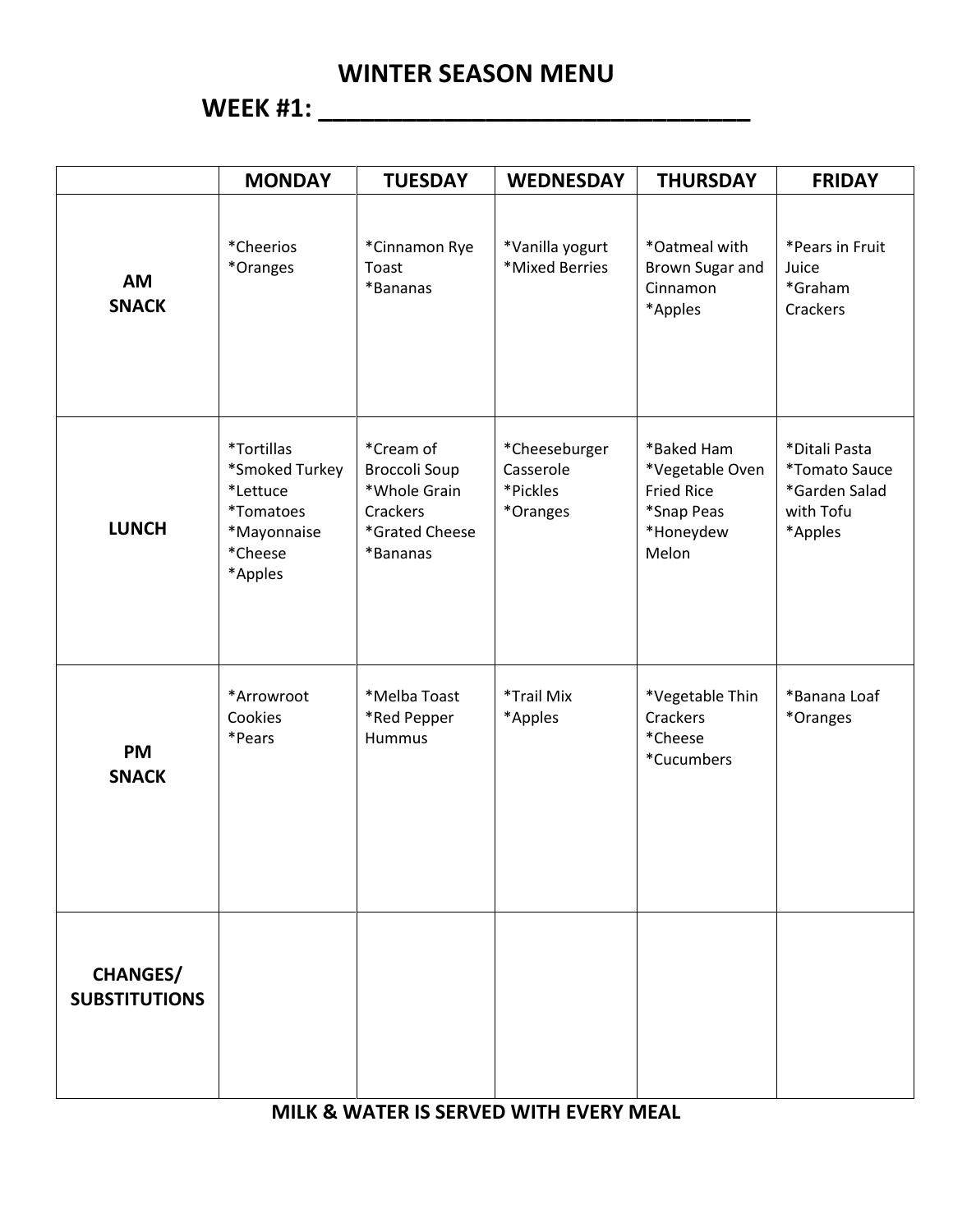# **WEEK #2: \_\_\_\_\_\_\_\_\_\_\_\_\_\_\_\_\_\_\_\_\_\_\_\_\_\_\_\_\_\_\_**

|                                         | <b>MONDAY</b>                                                | <b>TUESDAY</b>                                                                                                               | <b>WEDNESDAY</b>                                                                                       | <b>THURSDAY</b>                                                                                                              | <b>FRIDAY</b>                                                                                    |
|-----------------------------------------|--------------------------------------------------------------|------------------------------------------------------------------------------------------------------------------------------|--------------------------------------------------------------------------------------------------------|------------------------------------------------------------------------------------------------------------------------------|--------------------------------------------------------------------------------------------------|
| <b>AM</b><br><b>SNACK</b>               | *Apple Sauce<br>*Graham<br>Crackers                          | *Vanilla Yogurt<br>*Blueberries                                                                                              | *Rice Krispies<br>*Bananas                                                                             | *Banana Muffins<br>*Apples                                                                                                   | <i>*Toasted Whole</i><br><b>Wheat English</b><br>Muffins with<br><b>Butter</b><br>*Raspberry Jam |
| <b>LUNCH</b>                            | *Chicken Alfredo<br>Pasta Bake<br>*Orange Peppers<br>*Apples | *Whole Wheat<br><b>Hawaiian Pizza</b><br>buns with Ham<br>and Pineapple<br>*Coleslaw with<br>Coleslaw<br>Dressing<br>*Apples | *Egg Salad<br>Sandwiches on<br>Whole Wheat<br><b>Bread</b><br>*Pickles<br>*Pineapple<br><b>Tidbits</b> | *Soft Beef and<br><b>Cheese Tacos</b><br><i><b>*Tomatoes</b></i><br>*Lettuce<br>*Sour Cream<br>*Shredded<br>Cheese<br>*Pears | *Sheppard's Pie<br>*Ketchup<br>*Snap Peas<br>*Cantaloupe                                         |
| <b>PM</b><br><b>SNACK</b>               | *Rice Cakes<br>*Oranges                                      | *Triscuits<br>*Cheese<br>*Pears                                                                                              | *Cucumbers<br>*Carrots<br>*Ranch Dip                                                                   | *Arrowroot<br>Cookies<br>*Honeydew<br>Melon                                                                                  | *Trail Mix<br>*Apples                                                                            |
| <b>CHANGES/</b><br><b>SUBSTITUTIONS</b> |                                                              |                                                                                                                              |                                                                                                        |                                                                                                                              |                                                                                                  |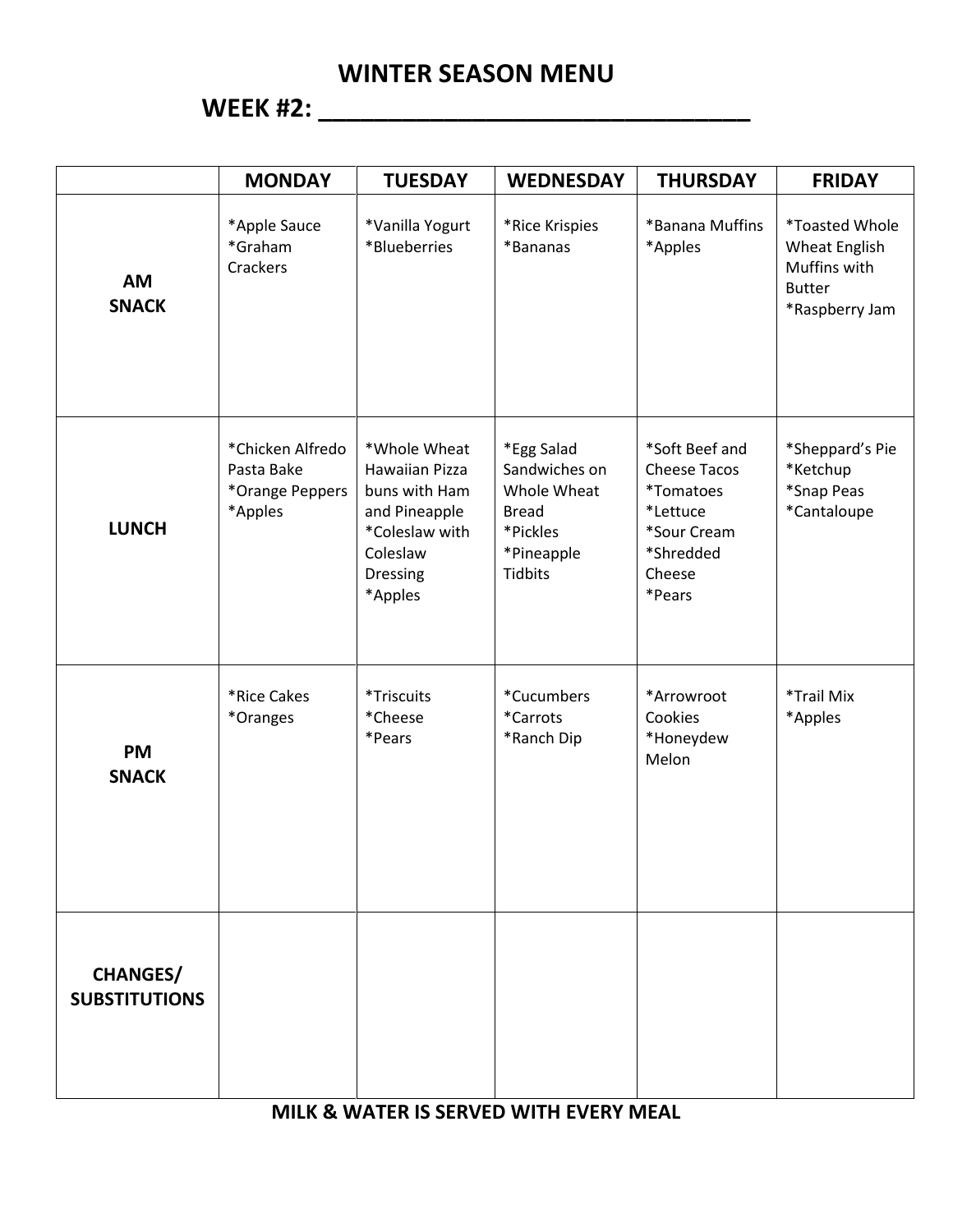# **WEEK #3: \_\_\_\_\_\_\_\_\_\_\_\_\_\_\_\_\_\_\_\_\_\_\_\_\_\_\_\_\_\_\_**

|                                         | <b>MONDAY</b>                                                                    | <b>TUESDAY</b>                                                                                 | <b>WEDNESDAY</b>                                                                                                   | <b>THURSDAY</b>                                       | <b>FRIDAY</b>                                                                                                         |
|-----------------------------------------|----------------------------------------------------------------------------------|------------------------------------------------------------------------------------------------|--------------------------------------------------------------------------------------------------------------------|-------------------------------------------------------|-----------------------------------------------------------------------------------------------------------------------|
| <b>AM</b><br><b>SNACK</b>               | *Corn Flakes<br>*Bananas                                                         | *Raisin Toast<br>with Butter<br>*Pears<br>Toddlers: Whole<br><b>Wheat Toast</b><br>with Butter | *Fruit Cocktail<br>*Graham<br>Crackers                                                                             | *Boiled Eggs<br>*Melba Toast<br>*Blueberry Jam        | *Blueberry<br>Overnight Oats<br>*Granola                                                                              |
| <b>LUNCH</b>                            | *Vegetable and<br><b>Bean Noodle</b><br>Soup<br>*Goldfish<br>Crackers<br>*Apples | *Veggie Beef and<br>Pasta Bake<br>*Cheese<br>*Oranges                                          | *Pepperoni and<br>Cheese Pizza<br>*Spinach Salad<br>with Mandarin<br>Oranges<br>*Poppyseed<br>Dressing<br>*Bananas | *Stuffed Pepper<br>Casserole<br>*Baby Corn<br>*Apples | *Grilled Cheese<br>Sandwiches on<br>Whole Wheat<br><b>Bread</b><br>*Ketchup<br>*Cucumbers<br>*Kielbasa<br>*Cantaloupe |
| <b>PM</b><br><b>SNACK</b>               | *Graham<br>Crackers<br>*Raspberry Jam                                            | *Cucumbers,<br><b>Broccoli and Red</b><br>Peppers<br>*Onion Dip                                | *Rice Cak<br>*Pears                                                                                                | *Breton Crackers<br>*Pickles<br>*Apples               | *Pumpkin<br>Applesauce Bars<br>*Oranges                                                                               |
| <b>CHANGES/</b><br><b>SUBSTITUTIONS</b> |                                                                                  |                                                                                                |                                                                                                                    |                                                       |                                                                                                                       |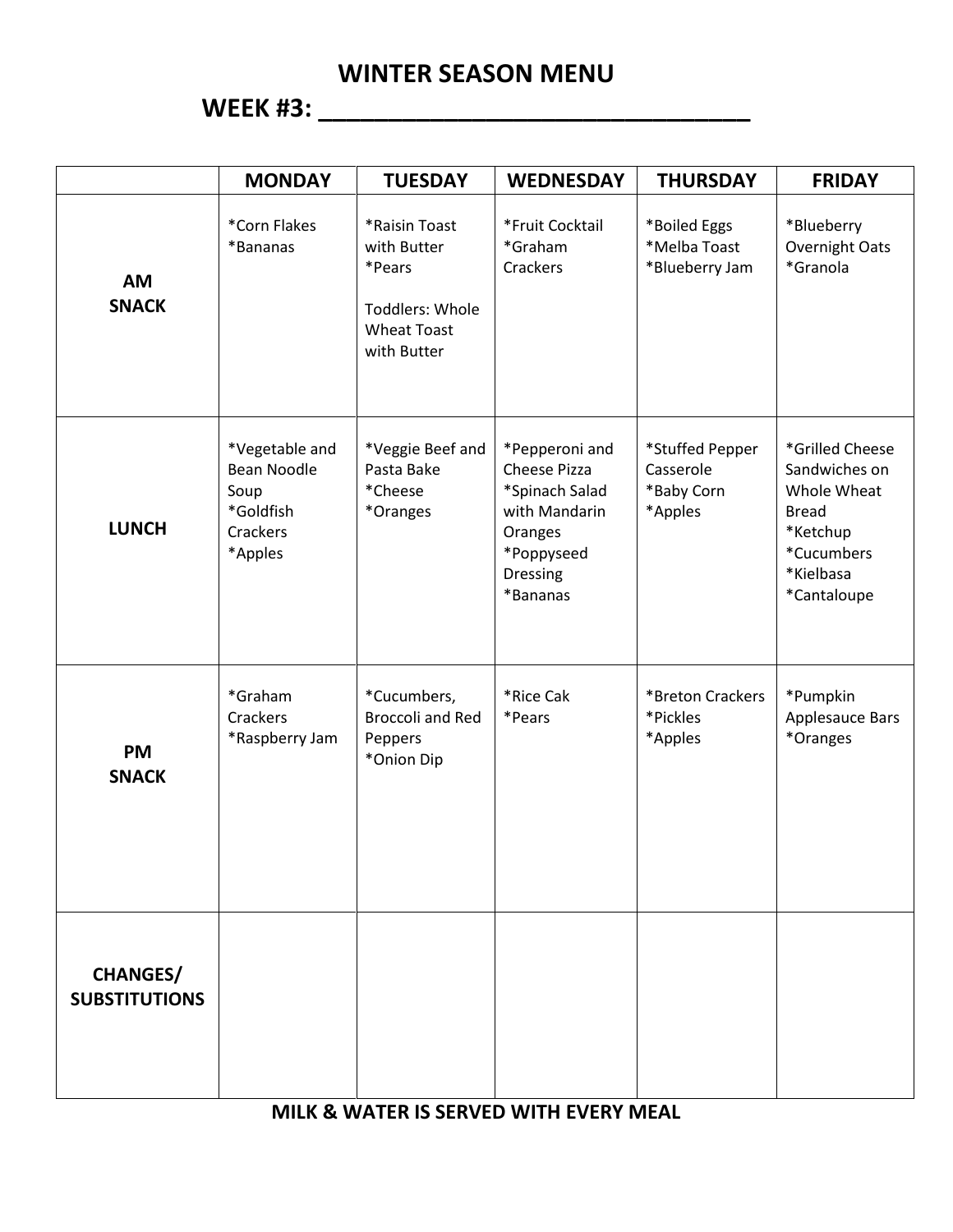### **WEEK #4: \_\_\_\_\_\_\_\_\_\_\_\_\_\_\_\_\_\_\_\_\_\_\_\_\_\_\_\_\_\_\_**

|                                         | <b>MONDAY</b>                                                                                   | <b>TUESDAY</b>                                                             | <b>WEDNESDAY</b>                                                                   | <b>THURSDAY</b>                                                                  | <b>FRIDAY</b>                                                                      |
|-----------------------------------------|-------------------------------------------------------------------------------------------------|----------------------------------------------------------------------------|------------------------------------------------------------------------------------|----------------------------------------------------------------------------------|------------------------------------------------------------------------------------|
| <b>AM</b><br><b>SNACK</b>               | *Apple Sauce<br>*Graham<br>Crackers                                                             | *Whole Wheat<br><b>Toast with Butter</b><br>*Bananas                       | *Pears in Fruit<br>Juice<br>*Arrowroot<br>Crackers                                 | *Strawberry<br>Yogurt<br>*Blueberries                                            | *Cheerios<br>*Apples                                                               |
| <b>LUNCH</b>                            | *Whole Wheat<br>Sub Bun<br>Sandwiches<br>*Chicken<br>*Tomato<br>*Cheese<br>*Mustard<br>*Oranges | *Hamburger<br>Soup<br>*Whole Wheat<br>Crackers<br>*Carrot Sticks<br>*Pears | *Cheese<br>Quesadillas<br>*Sour Cream<br>*Orange Peppers<br>*Cucumbers<br>*Oranges | *Porcupine<br><b>Meatballs</b><br>*Mashed<br>Potatoes<br>*Green Beans<br>*Apples | *Beef Vegetable<br>Stew<br>*Garlic Cheese<br><b>Biscuits</b><br>*Honeydew<br>Melon |
| <b>PM</b><br><b>SNACK</b>               | *Rice Crackers<br>*Apples                                                                       | *Apples and<br>Honeydew<br>Melon<br>*Apple<br>Cinnamon Fruit<br>Dip        | *Ritz Crackers<br>*Carrots<br>*Red Pepper<br>Hummus                                | *Whole Wheat<br><b>Bagels</b><br>*Pineapple<br>Cream Cheese                      | *Shake'em Up<br>Orange Bars<br>*Pears                                              |
| <b>CHANGES/</b><br><b>SUBSTITUTIONS</b> |                                                                                                 |                                                                            |                                                                                    |                                                                                  |                                                                                    |